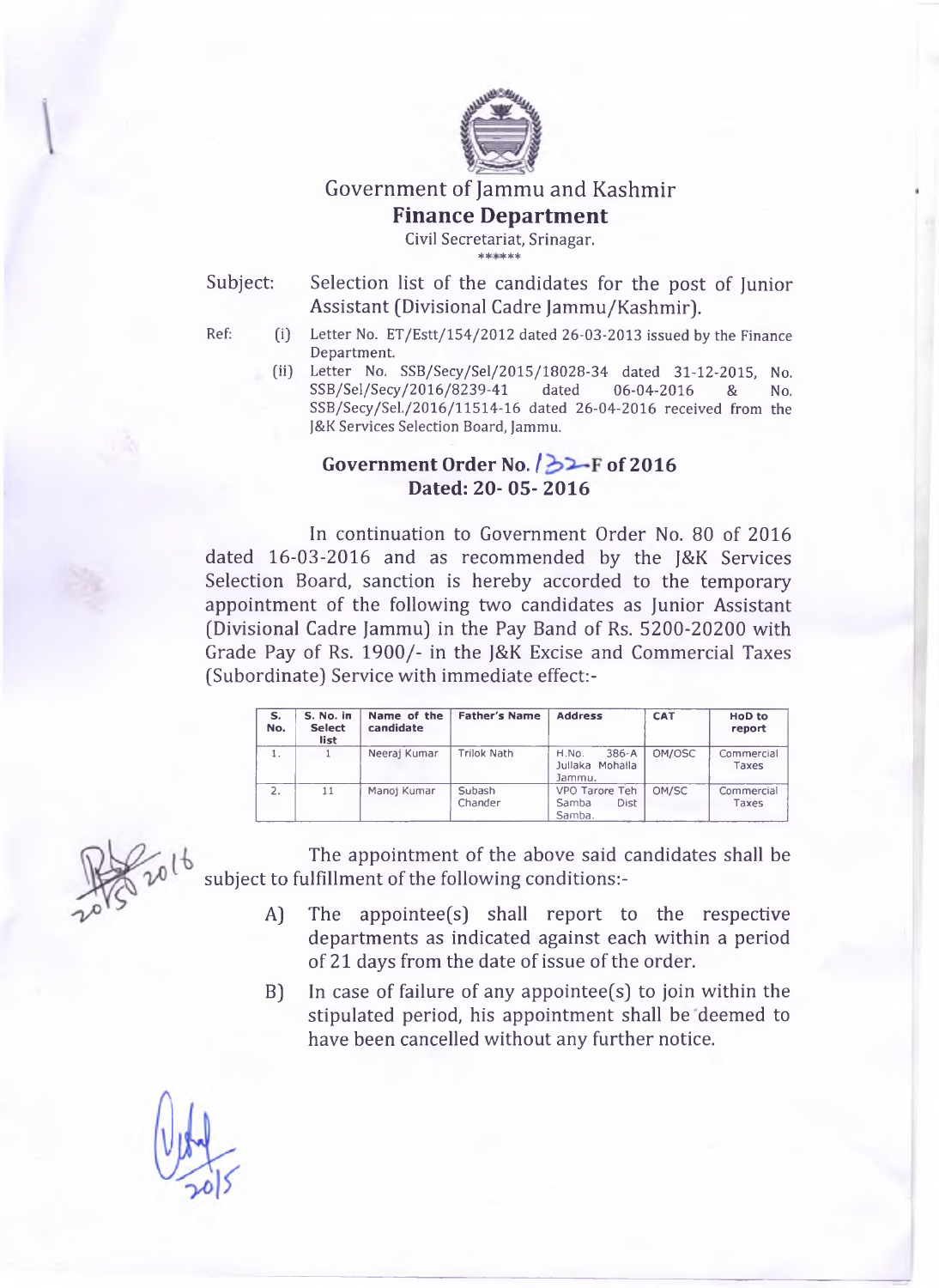C) The appointee(s] shall be allowed to join only on production of the following certificates in original:-

- **1. Academic/Technical Qualification Certificates.**
- **2. Matriculation/Date of Birth Certificate.**
- **3. Health Certificate issued by Chief Medical Officer.**
- **4. Permanent Resident Certificate issued by the Competent Authority. 5. Certificates from the District Industries Centre(DIC) and District**
- **Employment & Counseling Centre to the effect that no loan under the self employment scheme has been taken by the appointee.**
- **6. Relevant category certificate [in case of candidates belonging to reserved categories).**
- D) The appointment of the candidates as Junior Assistants shall further be subject to the following conditions:
	- **i) Each appointee shall give an undertaking duly attested by the First Class Magistrate in the shape of an affidavit to the effect that in case adverse report about his character and antecedents is received from Inspector General of Police, (CID), J&K to whom a reference shall be made by the concerned HoD, the candidate shall have no right to claim his appointment as Junior Assistant and his appointment as such shall be deemed to have been cancelled ab-initio.**
	- **ii) If on verification, the certificate(s) produced by the appointees are proved to be fake or forged, the appointment shall be cancelled ab-initio.**
	- **iii) The salary of the appointees shall not be drawn and disbursed to them unless the satisfactory reports in respect of (i) and (ii) above are received in their favour.**
	- **iv) The appointment of the said candidates shall be governed by the "New Pension Scheme" as per SRO 400 of 2009 dated 24.12-2009.**
	- **v) The appointee(s) shall be on probation for a period of 02 years and shall undergo and qualify the Secretariat Assistants Examination Course(Foundation Course).**
	- **vi) The inter-se-seniority of the appointee(s) shall be strictly as per their merit in the select list.**
	- By order of the Government of Jammu and Kashmir.

 $Sd$  /-

**(Navin K. Choudhary), IAS** Commissioner/Secretary to Government Finance Department No:-ET/Estt/12/2016 Dated:20-05-2016

### Copy to the:-

- **1. Commissioner Commercial Taxes, J&K, Srinagar.**
- **2. Director General, Information, J&K, Jammu/Srinagar. He is requested to give wide publicity through print/electronic media.**
- 3. **Excise Commissioner, J&K, Srinagar.**



 $\frac{2}{1016}$